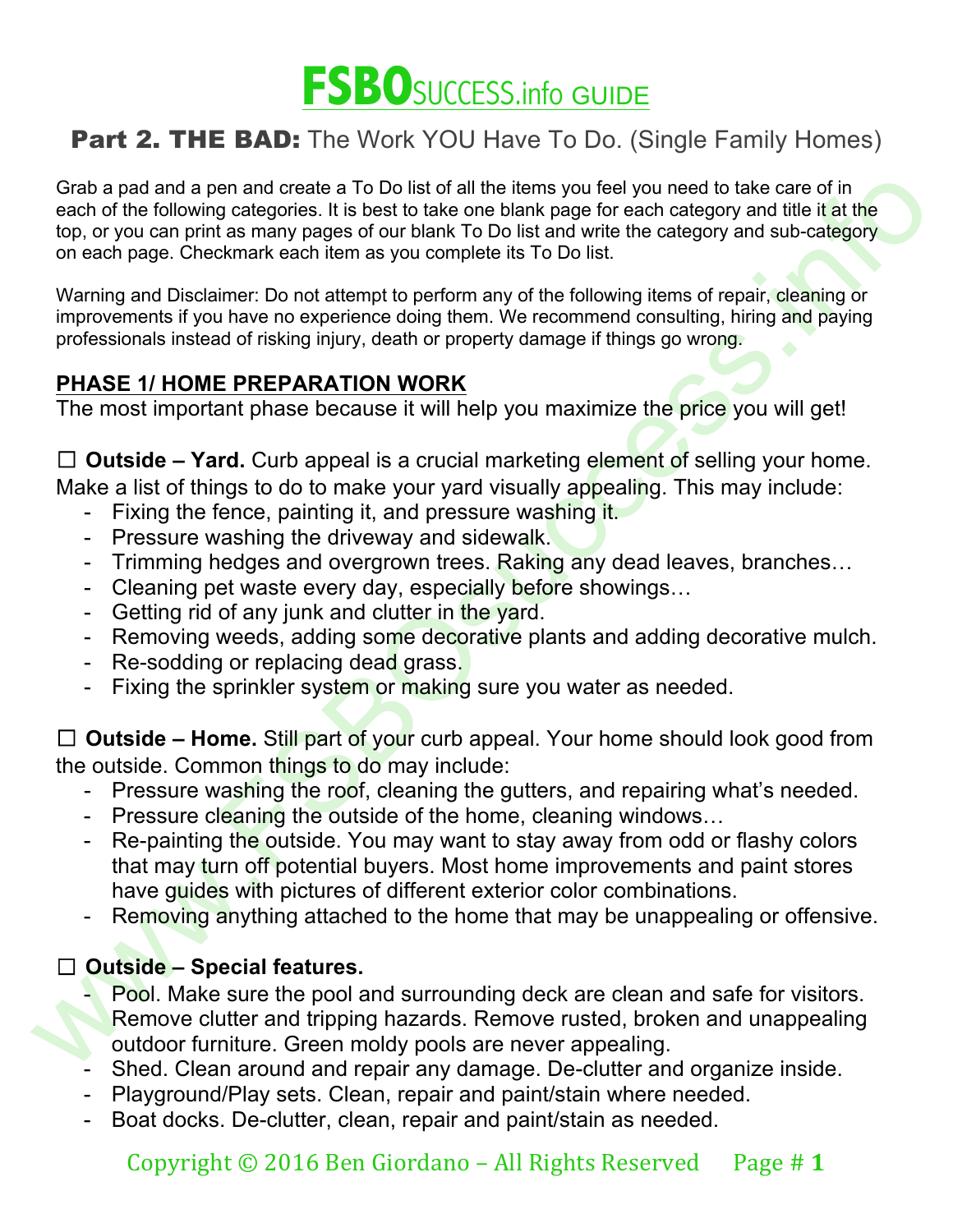

**Inside the home.** The following items will make a better first impression on buyers by improving the way the home flows and feels. We recommend that you pay a few hundred dollars for a consultation with a local decorator or home stager. The benefits are well worth it. We recommend making a To Do list for each room so you do not forget anything and keep the process simple.

☐ **Inside the Home / Repairs.** Address any of the following items of repairs for all rooms in your home:

- Cracks and holes in the walls, peeling/faded paint or wall paper, unappealing paint colors (black, fluorescent, outdated wall paper…), and any stains or damage to walls or ceilings. Dark paint colors usually make a room look smaller.
- Repair as needed any broken blinds and cracked windows. Repair or replace broken or missing door handles and locks. Repair and paint any damage to doors.
- Clean and lubricate the tracks of any sliding doors and lubricate squeaky hinges.
- Repair and replace damaged or non-functioning light fixtures, fans, switches and outlets and their cover plates. Hire an electrician or handyman to do this. Replace all burnt out light bulbs.
- Repair and paint any damaged baseboards.

Institute home. The following iteras will make a better first impression on buyers by<br>limproving the way the home flows and feels. We recommend that you pay a few<br>hundred dollars for a consultation with a local decorator o ☐ **Inside the Home / De-Clutter.** You may need to rent a storage for the items you cannot part with or hold a garage sale or donate items or throw away the worthless stuff. Remove any clutter that may include boxes, excess or bulky furniture that may be in the way of visitors or that make the rooms look smaller. Simple is better. Remove old mail, excess knick-knacks and any items that may be offensive. Your goal is to sell and move, so get a head start and make your move easier by getting rid of the useless stuff accumulated over the years and the stuff you will not need or want in your next place.

☐ **Inside the Home / Decoration.** You want the buyers to stay focused on the home not on your personal life and choices.

- Keep in mind that not everybody likes dead animals/hunting trophies, naked/sexual art (children might be present) or weapons.
- Items flaunting your religion, political affiliations and sexual orientation may become a distraction to potential buyers or worse, turn them off.
- Your personal photos will naturally attract the attention of visitors away from the home. Let's not distract them from the home!
- Address any window coverings that may be out of style, unattractive or that darken a room.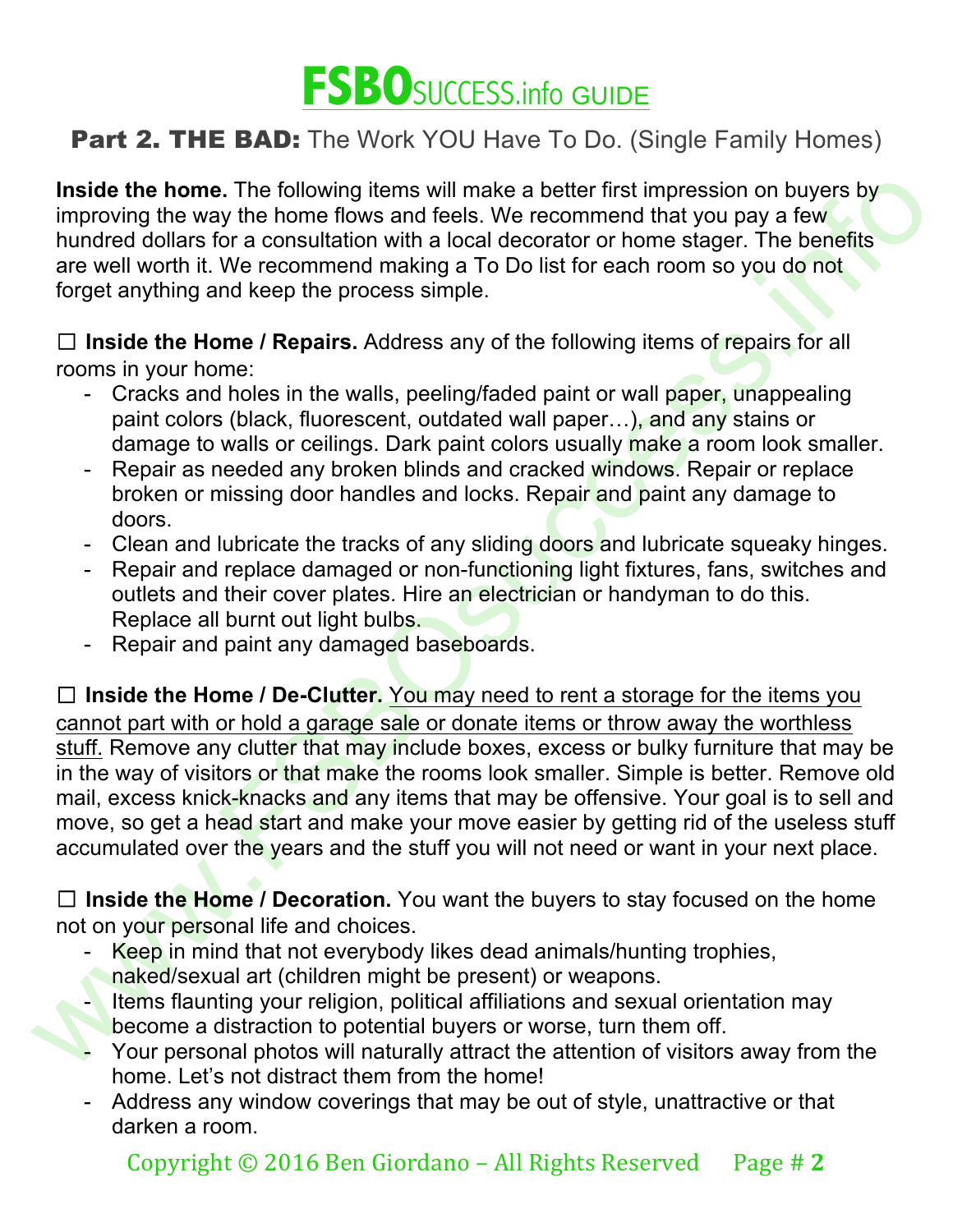

☐ **Inside the Home / Kitchen.** The kitchen is one of the most important rooms in a home and requires special attention.

- <p>\n<b>l</b> <b>nside the Home / Kitchen</b>. The kitherin is one of the most important rooms in a home and requires special attention.\n</p>\n<p>\n<ul>\n<li>Clear up counter topics. Similarly, the it does not have enough counters and make the kitch look like it does not have enough counters.</li>\n<li>Address any broken, unstable of damage applies.</li>\n<li>Address any broken, unstable of your range, oven, stove, refrigerator.</li>\n<li>Clearly, and a outside of your range, oven, stove, refrigerator.</li>\n<li>Clearly, and the inside and outside of your range, oven, stove, refrigerator.</li>\n<li>Clearly, what contains the risk to the other data, sink, f, force, counters, and obvious damage.</li>\n</ul>\n</p>\n<p>\n<b>l</b> <b>nside the Home / Bathrons - Clear up counter tops. Small appliances, clutter and accumulated old mail and magazines will hide any beautiful quartz or granite counters and make the kitchen look like it does not have enough counter space.
	- Address any broken, rusted or damaged appliances.
	- Clean up the inside and outside of your range, oven, stove, refrigerator, dishwasher, microwave…
	- Clean up your trash container, sink, faucet, counters, and cabinets.
	- Repair any leaky faucet, broken cabinet hinges, and obvious damage.

☐ **Inside the Home / Bathrooms.** Bathrooms are very important and can turn off potential buyers if they do not look and smell clean.

- Repair anything broken or leaking.
- Clean up toilet bowls, sinks, tubs and showers. Use a mold/mildew cleaner to remove unsightly stains on grout. (Follow all safety instructions for the product).
- Clean mirrors, windows, walls, floors, and any glass doors.
- Replace any smelly, moldy or unattractive curtains.
- Plush floor mats by the sink, shower and toilet are unsightly, unsanitary, and a source of smell. Discard or replace with new ones.

☐ **Inside the Home / Pets.** Remember that not everybody likes pets, some people have allergies, and most people will be turned off by bad smells.

- Repair and paint any areas damaged by pets such as scratched door bottoms, walls, and baseboards.
- Clean and deodorize any areas where pets may have had smelly accidents.
- Throw away and replace any dirty, smelly or unattractive pet beds and furniture.
- If you have cats, clean the litter box in and out or replace it, and use a litter powder that neutralizes odors.
- Minimize the number of toys lying around and replace/get rid of chewed up and disgusting toys.

☐ **Inside the Home / The Garage.** The primary use for a garage is to park the car(s). Whether you are in a hot or cold climate it is a big selling feature. Therefore, empty it of all of the junk, organize it and clean it, so it looks usable. Make sure any lights and automatic doors work properly.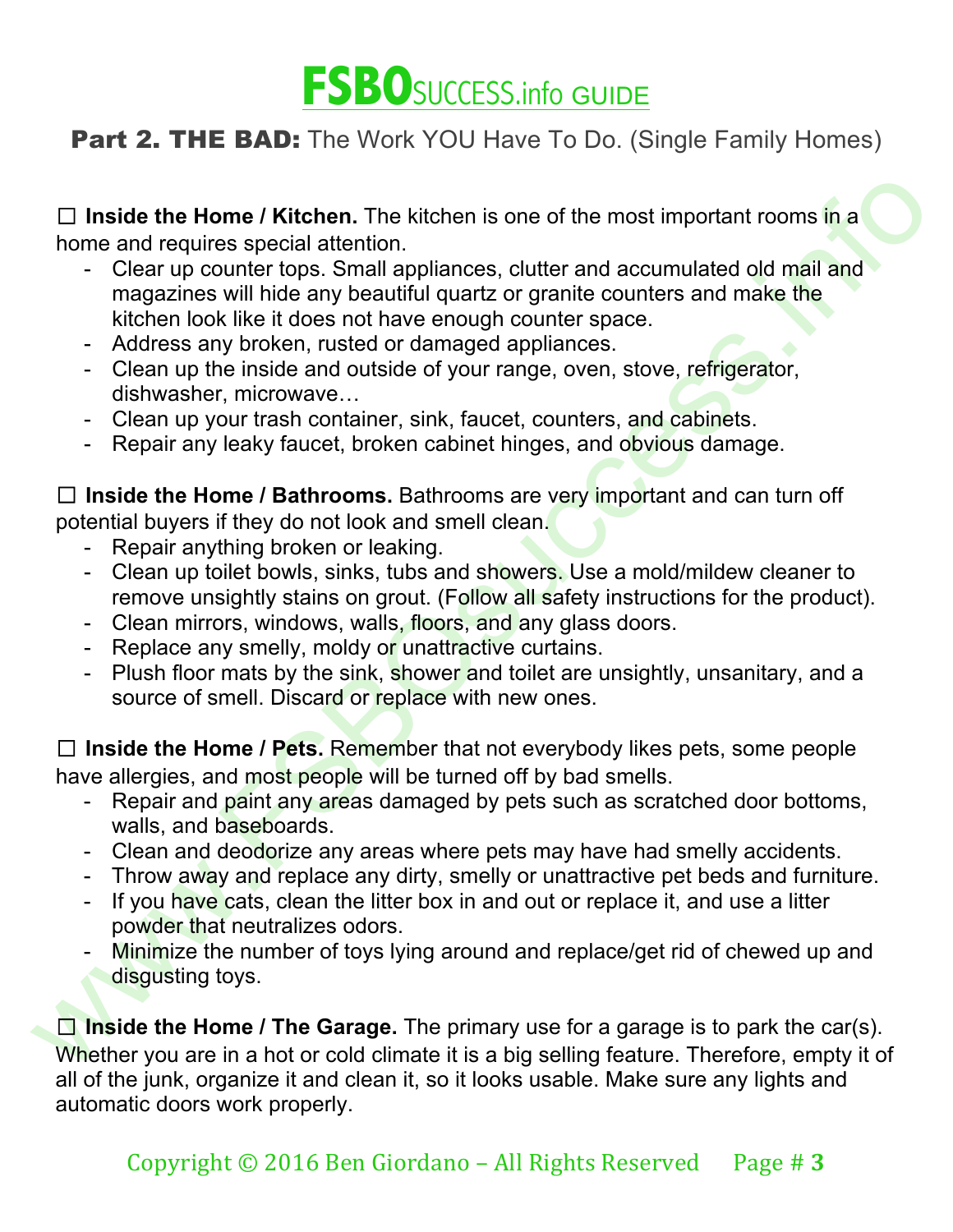

Now that you took care of the home preparation work, let's move on to the second short Phase 2. Note that you may get guidance for this Phase from the Flat Fee Broker you will select in the next Phase 3. So you might ask the Flat Fee Broker these questions.

### **PHASE 2/ PAPERWORK & CLOSING AGENT**

Each State may have different requirements as far as the disclosures and contract documents required and your State may impose certain requirements as to who can prepare certain documents and close real estate transactions.

Now that you took care of the tome preparation work, let's move on to the second<br>you will select in the next Phase 3. So you might ask the Flat Fee Broker head<br>you will select in the next Phase 3. So you might ask the Flat ☐ **Paperwork – Determine Who can be the Closing Agent.** In some States only attorneys can close real estate transactions. In most States the parties to a transaction can prepare real estate contracts and documents. In most States there are mandated disclosures that sellers must provide to buyers. Some of these disclosures carry penalties such as the right of the buyer to cancel the contract during a specific review time or if the seller fails to provide these disclosures.

It is best to consult with a local real estate attorney or title company to find out if your State requires the use of an attorney to close or if you can use a title company (usually less expensive than an attorney)

☐ **Paperwork – Select a Closing Agent.** It is advisable to be prepared ahead of time and select your closing agent whether it be a title company or an attorney. Call several of them and inquire about how much they will charge and what services they will provide you. Ask if they will provide you with all required disclosure forms ahead of time and free of charge. Once you compare the closing agents fees, services and terms; select one.

☐ **Paperwork – Obtain Any Required Disclosures.** Once you have selected a closing agent obtain any disclosure forms you need to fill out and gather all required additional documents.

*For example, in the State of Florida home owners are required to provide the buyer with a "Seller's Property Disclosure" in which the seller must disclose any defects, violations, or facts that they know of, that may negatively affect the property. In addition, if the property is located in a homeowners' association, the seller must provide a disclosure along with the financials and legal documents of the governing* 

Copyright  $\odot$  2016 Ben Giordano – All Rights Reserved Page # 4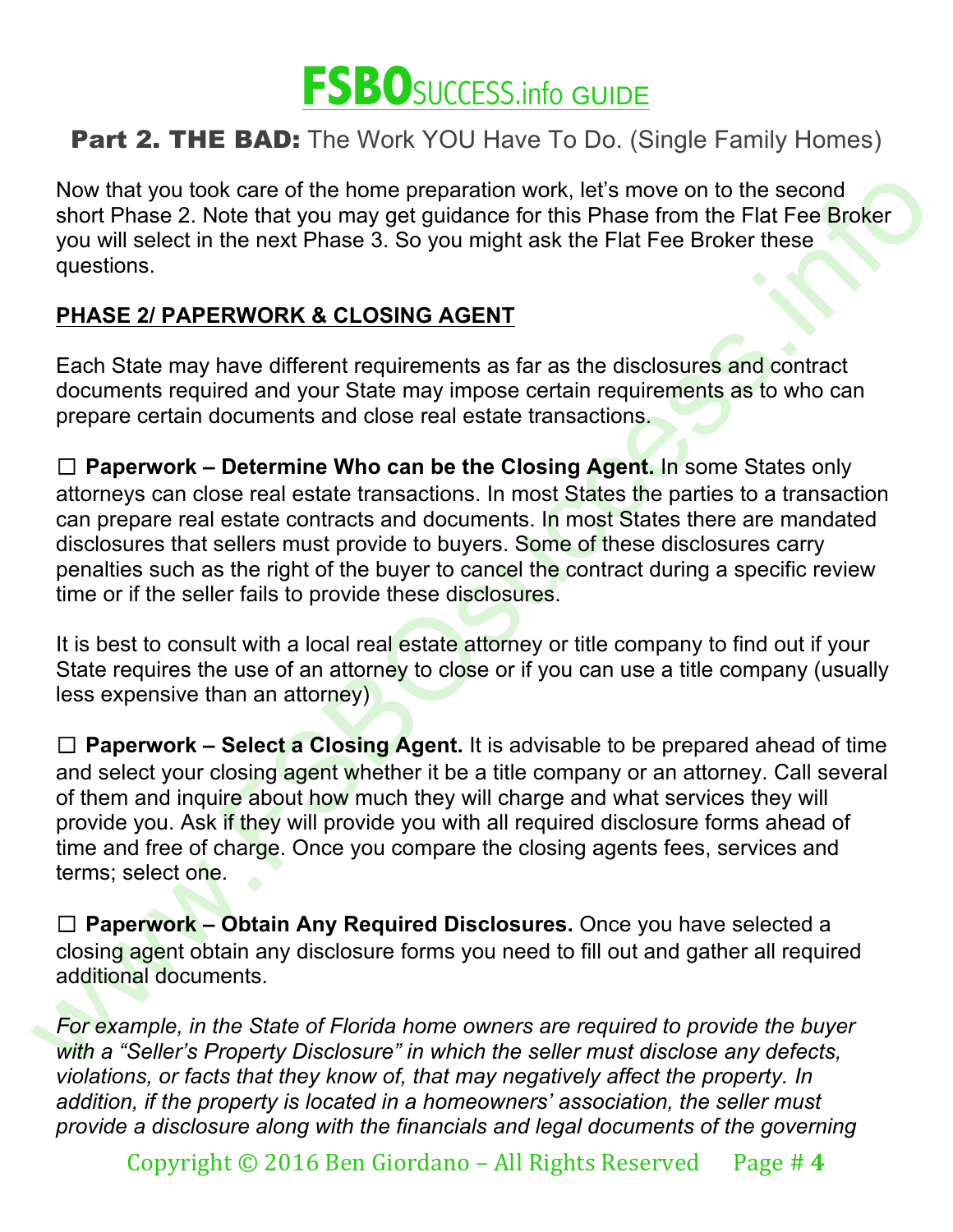

*association to the buyer. The buyer has a certain number of days to review and may cancel the contract during this legal review period if they are not satisfied.*

association to the buyer. The buyer has a certain number of days to review and may<br>cancel the contract during this legal review period if they are not satisfied.<br>  $\square$  **Paperwork - Fill Out All Required Disclosures in Adva** ☐ **Paperwork – Fill Out All Required Disclosures in Advance.** Be proactive and have any disclosures prepared in advance. Whenever possible, it is better to deal with a buyer who has reviewed and accepted the disclosures preferably before a contract is signed. Why face the risk of a buyer canceling later on in the process because of the disclosures?

☐ **Paperwork – Gather All Required Documents.** Your closing agent should be able to provide you with a list of all documents required for your closing. These may include survey, title insurance, original deed, leases… It is best you start locating them and gathering them early on in the process.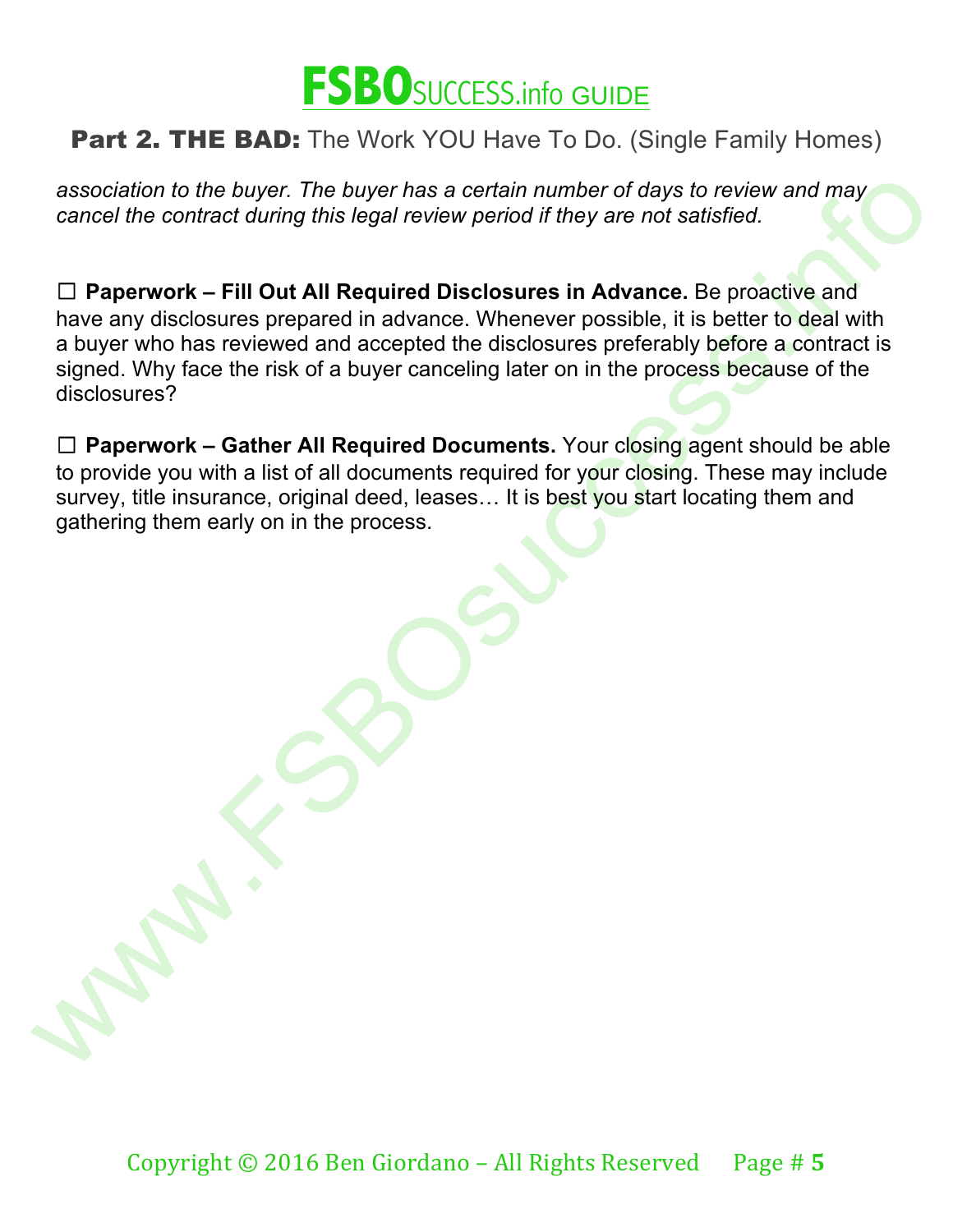

Now that you took care of the home preparation work, closing agent selection, and initial paperwork; let's address the second most crucial phase of the FSBO work. Phase 3 consists of the most important tasks that a competent professional agent would typically complete to market and attract the ultimate buyer for your home.

#### **PHASE 3/ MARKETING & SHOWING YOUR HOME**

If you interviewed several real estate agents you may have noticed that their marketing plan ranged from:

1/ The "Bare Bone" marketing plan: take pictures of your property with their phone or camera and input it in the local MLS (Multiple Listing Service). Most MLS will automatically feed your property listing to hundreds of consumer real estate websites including the most popular: Zillow®, Trulia®, Homes.com®, and Realtor.com®. These agents' strategy is based on the premise that since most sales involve another agent bringing a buyer, all they have to do now is cross their fingers and pray for that to happen, and hopefully before their listing agreement expires. Some of these agents will convince you to place a lockbox for easy access and showings.

In most markets you can get this service for under \$200. So why pay any commission to a lazy listing agent?

To

Now that you took care of the home preparation work, closing agents eleed<br>to multial paperwork; let's address the second most crucial phase of the FSBO work.<br>Phase 3 consists of the most important lasks that a competent pr 2/ The "Rolls Royce®" marketing plan. This will include a professional photo-video tour package, a professionally designed brochure, a custom website, accompanied showings, an online marketing plan, buyers' agents campaigns, open houses, proactive follow up after showings... The more expensive the home, the higher the sellers' expectations will be. Agents who provide this level of service typically deal with high end properties where sellers are used to and prefer paying fees to professionals to take care of whatever needs they have. These sellers are ok with the real estate agents involved in the sale of their home sharing a commission in the hundreds of thousands of dollars and sometimes in excess of \$1,000,000. These sellers will not be caught dead going the FSBO route. Their time is better spent doing something else.

So if you are reading this guide, it is safe to assume that your property is in the low to mid-price range, which would lend itself more easily to a FSBO program, especially in a seller's market or if it is located in a high demand area.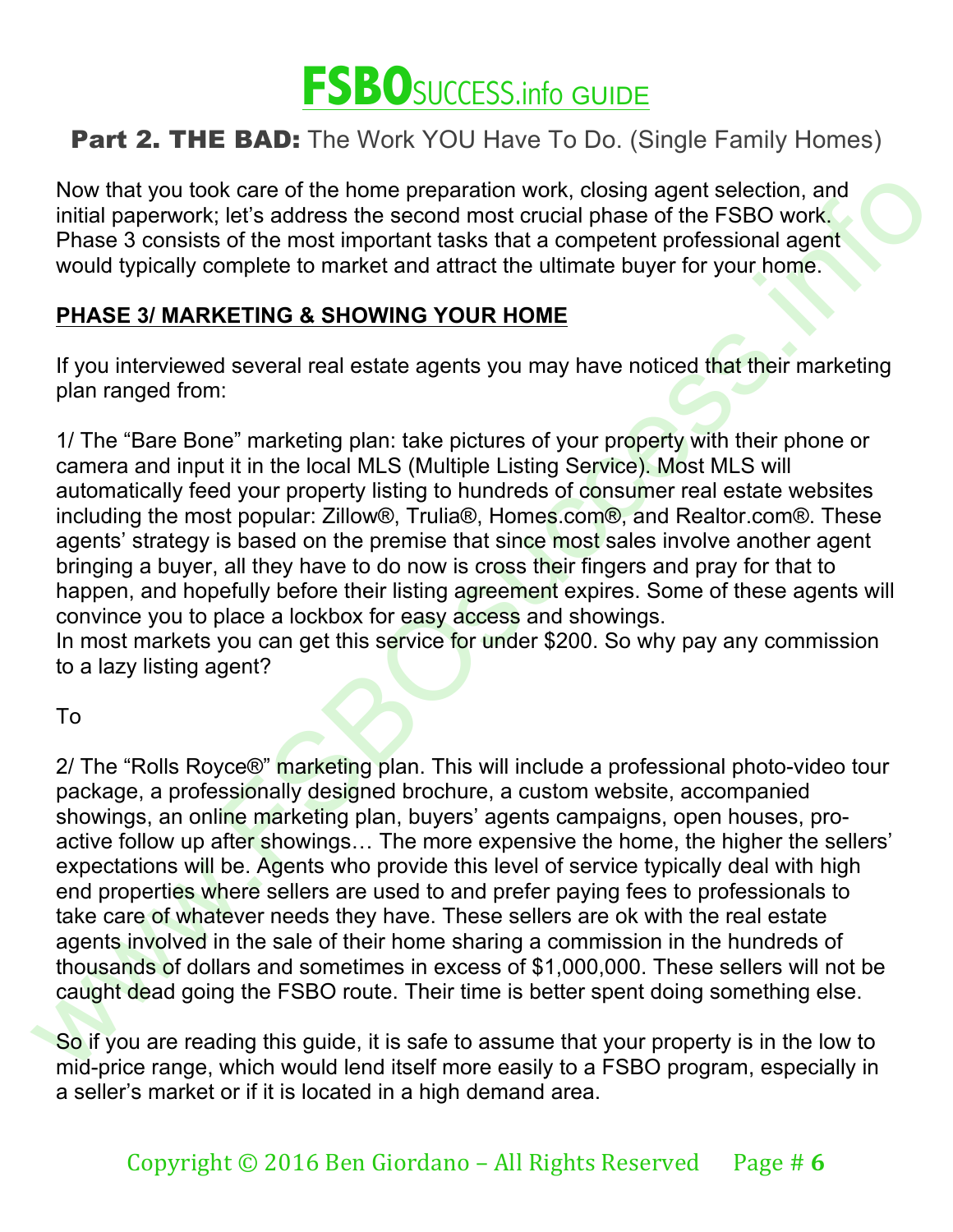

As a homeowner going the FSBO route you cannot be expected to learn how to implement complex online marketing campaigns and off-line targeted print campaigns. Therefore, this guide will only give you the most crucial marketing tasks you should implement to maximize your chances of selling. Here they are:

□ **Pricing your Home.** Even if you hired the best agent out there, a grossly overpriced home will not sell no matter how much is spent on marketing and no matter how skilled the agent is. Making that mistake will pretty much guarantee a bad FSBO experience. How can you properly price your home? You have several options:

- Pay for a professional appraisal. If your home has unique features and there are no similar homes that have recently sold or currently for sale in you area, then the best route is to get a professional appraisal for a few hundred dollars and use it to justify your price to any buyers.
- Interview a few real estate agents who are active in your area and ask them to provide you with their opinions of value.
- Do it yourself by researching recent sales in your neighborhood on your County Assessor's website. In some rural counties a trip to the courthouse to search local deeds of sale may be required…
- Do it yourself by looking at your neighborhood on Zillow.com and viewing all the sales and their pictures and descriptions if available. When compared to County Assessors' websites, Zillow.com has the major advantage of storing pictures and descriptions of past sales.

As a homeower going the FSBO route you cannot be expected to learn how to<br>mplement complex online marketing campaigns and off-line targeted print campaigns.<br>Therefore, this guide will only give you the most crucial marketi ☐ **Marketing – Get Professional Photography.** Most buyers are online and will make the preliminary decision to see your home based on the pictures they see. Why sabotage your efforts if you have already spent time, effort, and money in Phase 1 of Home Preparation? If you are a good photographer and know how to do HDR photography and in-fill flash photography, then take your own pictures. Otherwise, go to Google.com and search "professional real estate photography in (your town)" and you will most likely find several providers priced under \$200. (Unless you are in a small town or remote area…). This is a small investment that pays exponentially. No buyer wants to look at dark, crooked or close-up pictures of walls, furniture...

Professional photographers use high quality cameras and wide angle lenses to show more of a room with vivid colors. That being said, if you skipped Phase 1 of this guide, then professional photography will only show more clearly the mess, clutter, decoration and defects of your home…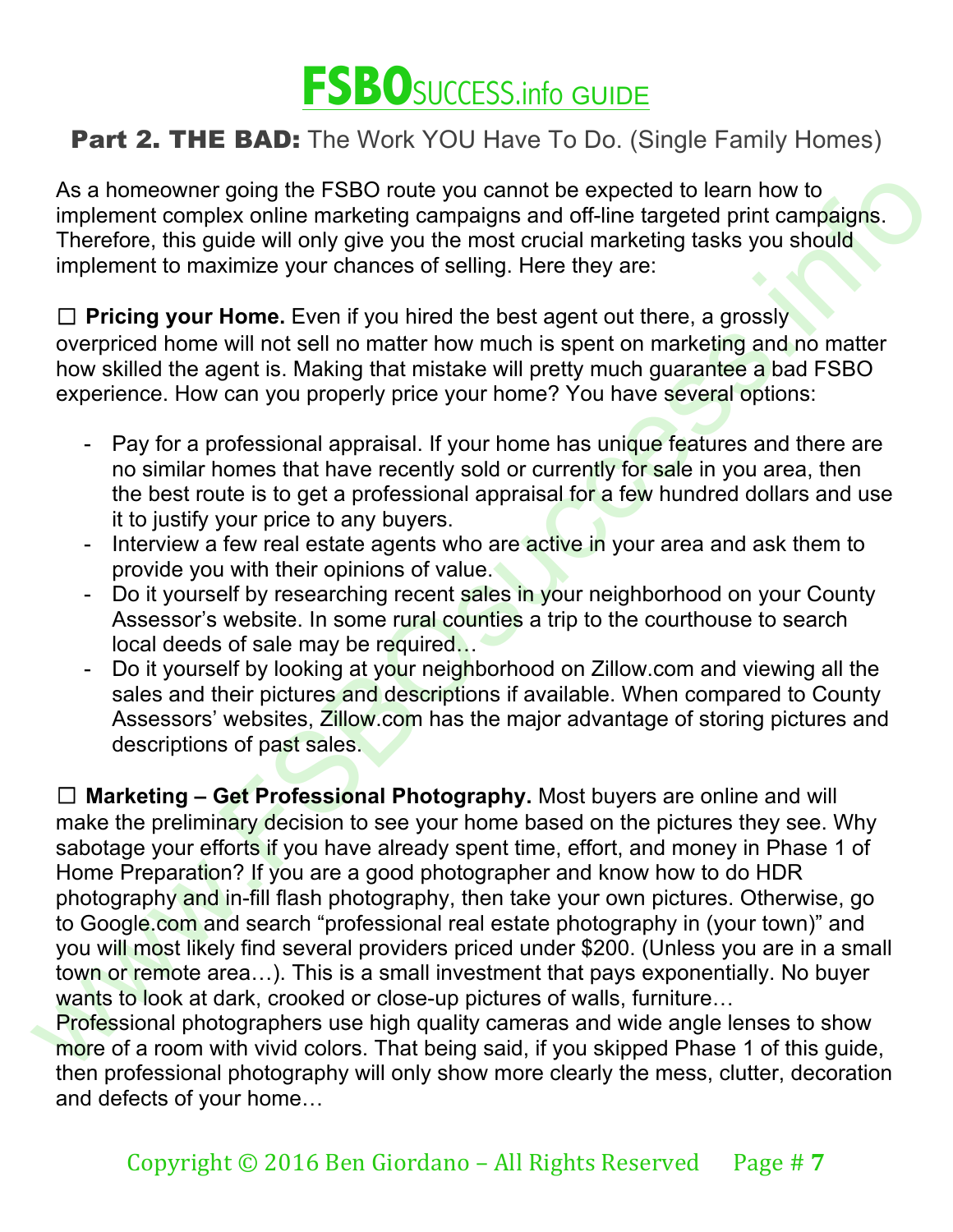

 $□$  Marketing – Solocit a Local Flat Fee Broker. In most metropolitan areas you<br>should be able to do a Google.com search with "Flat fee MLS broker in..." or "Flat fee<br>broker in..." and get results. Contact them and comp ☐ **Marketing – Select a Local Flat Fee Broker.** In most metropolitan areas you should be able to do a Google.com search with "Flat fee MLS broker in..." or "Flat fee broker in…" and get results. Contact them and compare what they charge and what, if any services, they might provide. Make sure your property listing will appear on the major consumer real estate websites including: Zillow®, Trulia®, Homes.com®, and Realtor.com®. Some Flat Fee Brokers may offer add-on items such as sign, photography, electronic lockbox, brochure, offer negotiation, disclosure forms…

☐ **Marketing – Write a Description of Your Home.** Nobody knows your home and area better than you. So write a short description of the major features and benefits of your home and area. Give this short description to the Flat Fee Broker to include in your listing description.

☐ **Marketing – Decide on Times and Days for Showings with the Goal of Making Showings Easy and Convenient for Agents and their Buyers.** Have a clear schedule of the days and times you or whomever will be available to show your home. If your home is vacant and in a safe area, you may consider placing a lockbox for easy access. An electronic lockbox with showing agent tracking is better. (Your Flat Fee Broker might provide that service for a small fee)

☐ **Marketing – Decide on a Commission to the Buyer's Agent.** Consult with your Flat Fee Broker to find out what is the customary commission range in your market and offer a competitive commission, since you are saving on the listing side. The last thing you want is agents working with qualified and ready buyers not showing your home because the agents feel the commission is too low compared to what your neighbors are offering.

☐ **Marketing – Read and Understand the Flat Fee Broker Agreement.** Your selected Flat Fee Broker will provide you with a written agreement disclosing the extent and form of their representation; the limited services provided to you, and other general terms and conditions applicable to your agreement.

☐ **Marketing – Clarify Who Gets Buyer Leads.** A very important question to clarify in writing is whether the Flat Fee Broker will give you all buyer leads or whether the Broker will keep those buyer leads for themselves to earn the buyer's agent side of the commission if one of these buyers buys your home.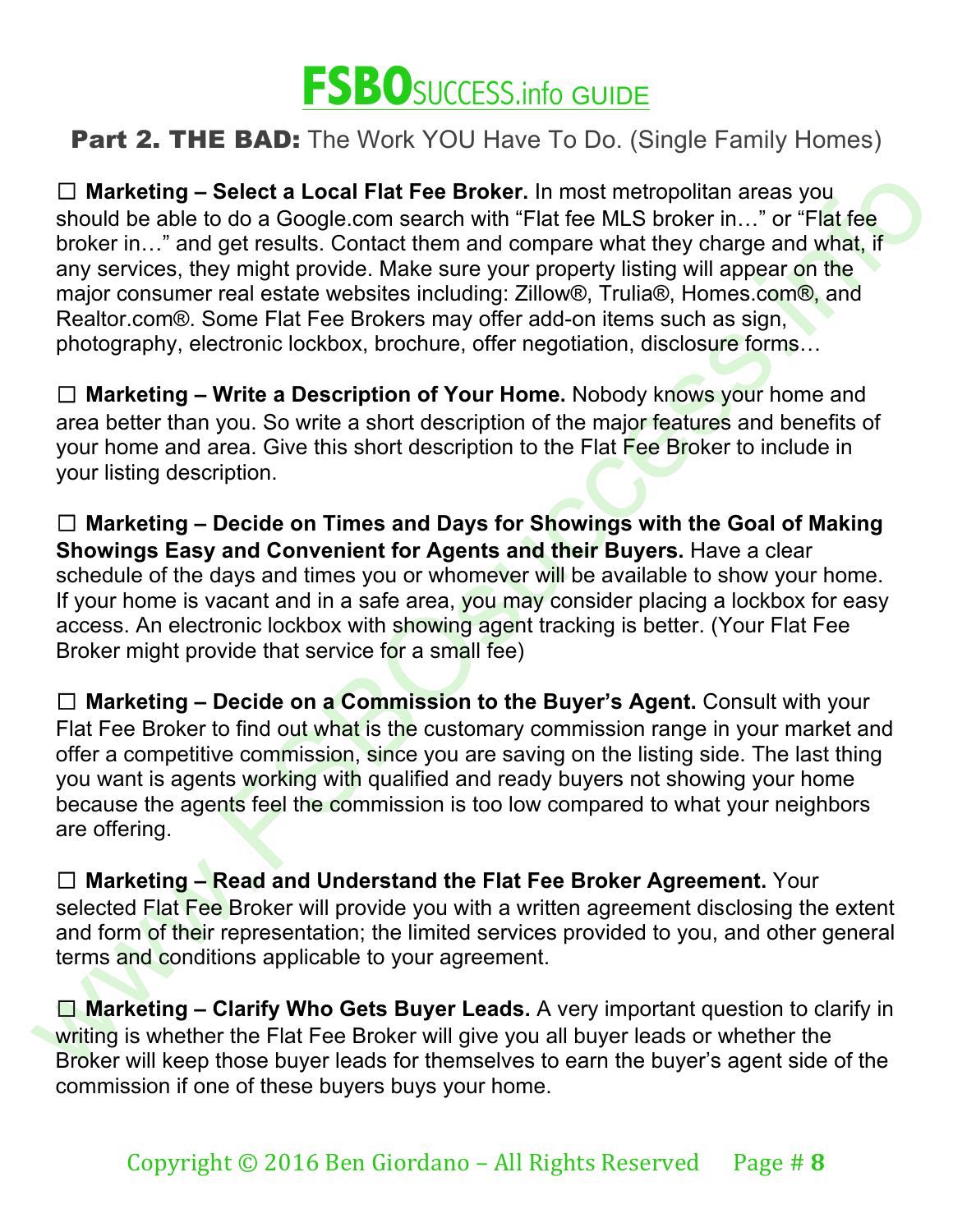

☐ **Marketing – Clarify What Happens if you Bring a Buyer.** Another very important question is to clarify in writing if you owe a commission to the Flat Fee Broker if you bring a buyer. This is important because you probably do not want to pay a commission if you hold an open house and get a buyer or if someone comes to you directly to buy your home.

☐ **Marketing – Provide the Flat Fee Broker with the Needed Info.** Provide your selected Flat Fee Broker with the photos, description, commission amount/rate, showing instructions and any other information they required from you.

**Marketing – Check the Flat Fee Broker's Work.** This step is crucial to ensure you got what you paid for. Here is what you need to do:

☐ **Verify the MLS Listing.** Request the Broker sends you a link to the full listing as it will appear on the MLS. Now you can check that all the pictures are there, and your description, showing instructions, commission, and the home factual data are accurate.

 $□$  Marketing – Clarify What Happens if you Bring a Buyer. Another very important<br>utesting is to larify in writing if you owe a commission to the Fial Fee Broker if you<br>torm is to larif and the control to the Fial Fee B □ **Verify Your Home is Online.** Perform this step if your plan with the Flat Fee Broker included online syndication. Go to the major consumer real estate websites: Zillow®, Trulia®, Homes.com®, and Realtor.com®... and search your address to make sure your property appears properly. Report any issues to the Broker so they can fix them.

□ Check that Any Other Services You Paid For were Provided. If you paid the Broker for any basic or optional services, check that they were all provided.

**Marketing – Other Advertising.** The following are additional ways of advertising your property locally to prospective buyers:

☐ **Property Sign.** Most likely the Flat Fee Broker will have a sign and post installed at your property, unless your community regulations do not allow "For Sale" signs or you are in a condominium building... If the Broker will not provide a sign, clarify in writing that you will have your "For Sale By Owner" sign on the property. It is recommended to have your sign professionally designed and printed, instead of using a cheap and tacky sign with a hand written message and phone number…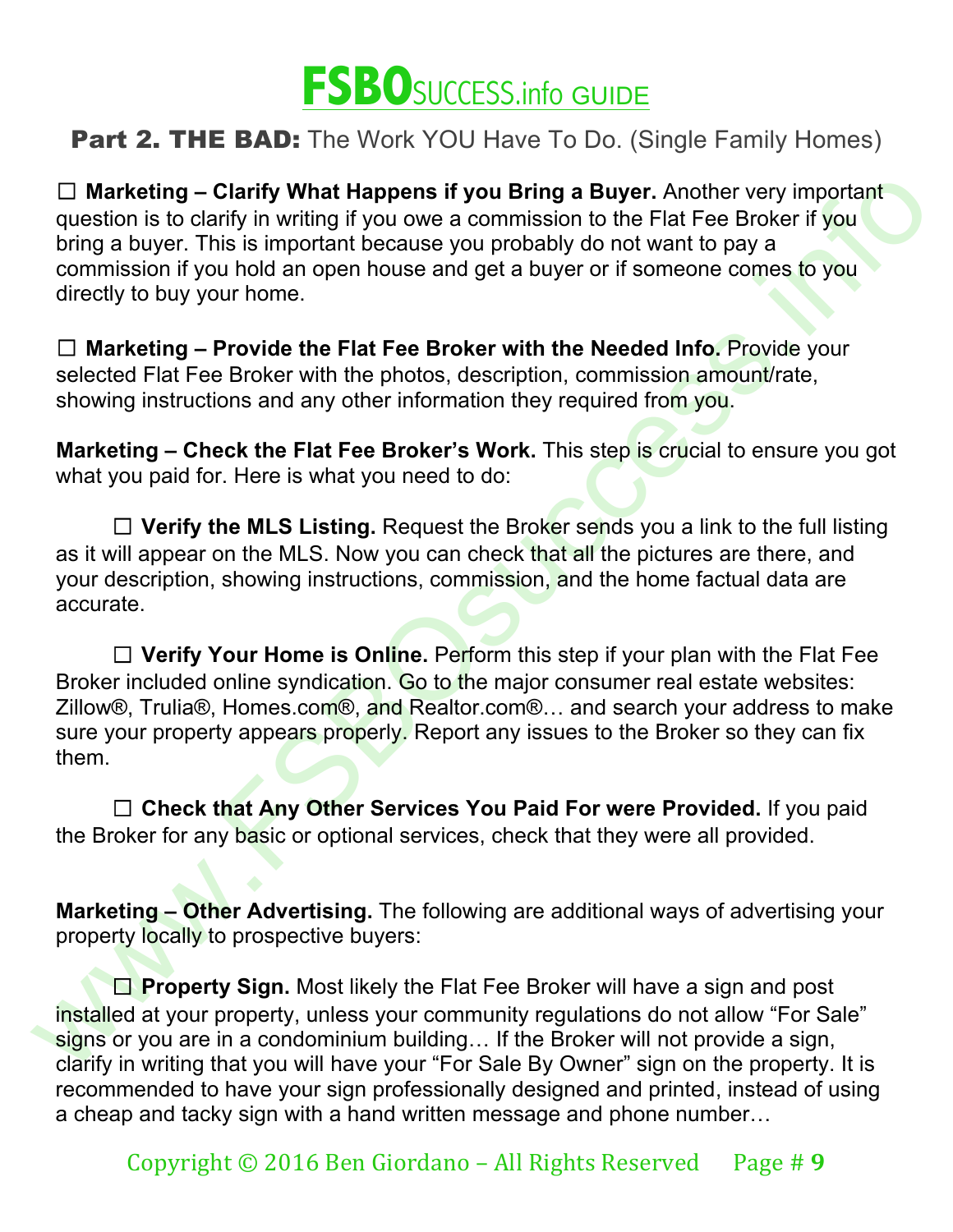

□ Local Community Newspaper(s) and Website(s). If you are in a community or town that has its own community newspaper and/or website, it might be very beneficial to advertise your property there. Most buyers interested to buy in your area will get a copy of the local newspaper and visit the community website for local information, including listings and local real estate agents. This is especially true for small towns, rural areas, and suburban areas.

ID Local Community Newspaper(s) and Website(s). If you are in a community<br>or from that has its own community were<br>spacer and/or website. It might be very<br>bereficial to advertise your property there. Most buyers intereste □ **Open Houses.** Experienced agents hold open houses to try to attract buyers looking in the area and neighbors who might become sellers. The potential buyers rarely end up buying that house. You see, most buyers looking around on their own are either in the beginning stage of the buying process and not ready to buy now; or they are buyers who know what they are doing and looking to get a deal at a discount from what they may perceive as being a desperate owner. If you have the patience and free time to hold open houses and let unqualified strangers in your home, then go ahead. That being said, take some precautions to prevent theft of your valuables by criminals targeting open houses. Qualified buyers usually work with a buyer's agent because they want a professional on their side.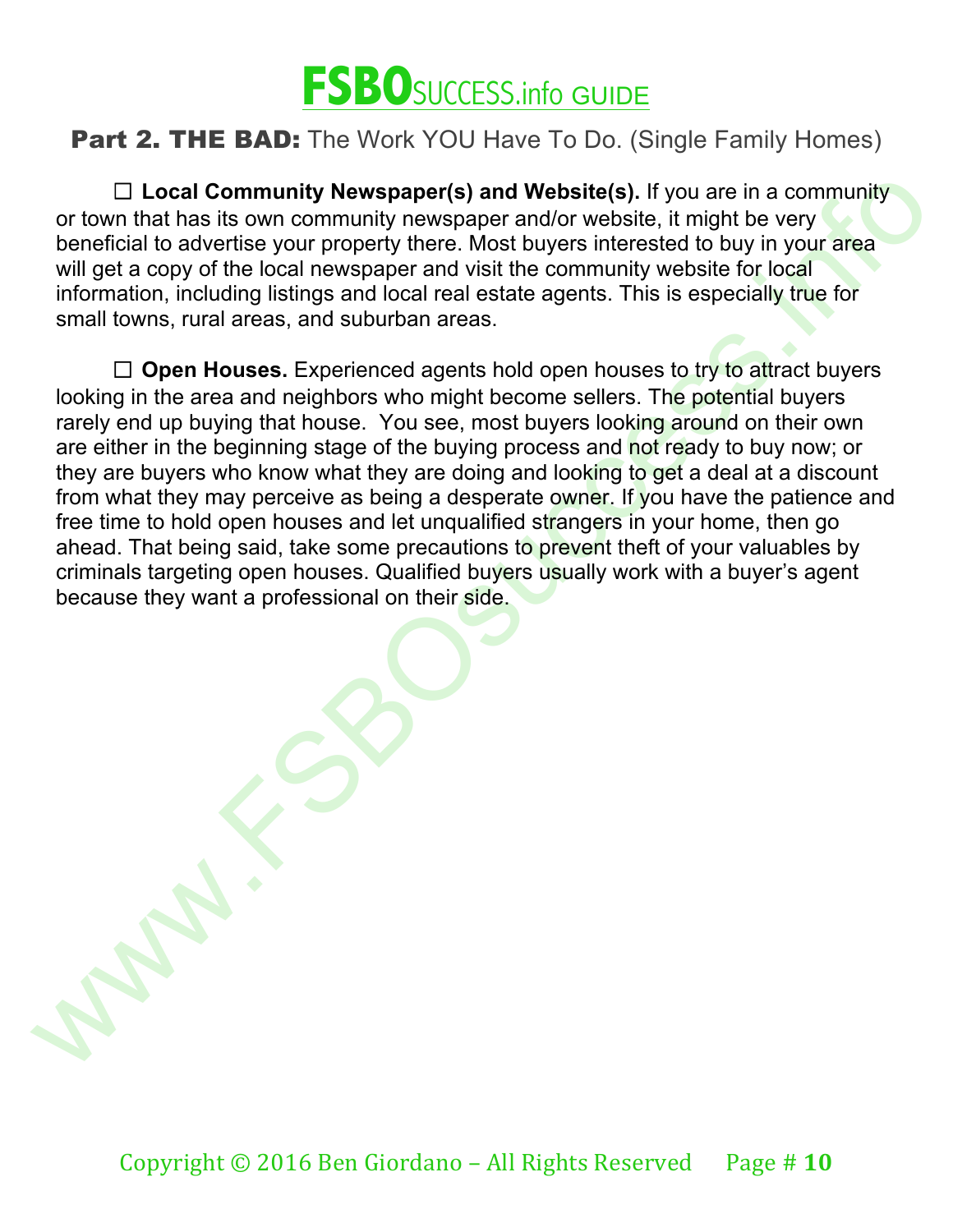

### **SHOWING YOUR HOME**

1/ If you want to show your home in person because you can do a better job than the buyer's agent who has never seen it before; then the following tips will be very helpful:

☐ **Be Friendly, Welcoming and Smile.** The buyers might already feel uneasy about meeting the owner and having the owner show them around.

☐ **While Showing, Instead of Pointing to the Obvious, Emphasize any Unique Features and Benefits your Home Offers.** These may include any of the following: recent renovations, high grade and unique finishes, hurricane protection features, a new central air conditioning unit, a new water heater, a new boiler, a gas powered generator, any air or water filtration system(s), a new roof, double pane insulated windows, recessed LED lighting, a central vacuum system, any smart home features, built in home theater wiring and components...

□ Clean and Prepare the Home. You only get one chance to make a good first good. Make sure the home is clean, open windows and aerate it to remove any stale smells, turn all the lights on, open all blinds/curtains, turn off any TVs (low volume soft/neutral music is ok), make sure all beds are made, put away dirty laundry, put down the lids of all toilets. Adjust your thermostat so the home is comfortable.

SHOWING YOUR HOME<br>
1/ If you want to show your home in person because you can do a better job than the<br>
buyer's agent who has never seen it before; then the following this will be very helpful:<br>
1) Be Friendly, Welcoming a ☐ **Guests and Children.** If you have children or guests in your home, it is best to have them stay all together in one large room or outside while you are showing. Most buyers get very uncomfortable looking inside a room while it is occupied and some will actually refuse to go in and say something like "It's ok, I can see from here". If several of your rooms are occupied, most buyers will feel they are intruding and would want to get out as quickly as possible. Not really your objective for a showing. Right?

**□ Pets.** Some dogs are quiet and will not bother visitors. Others will be hostile or bark to no end or jump on visitors. You know your dogs so put away any hyper friendly, loud or aggressive dogs in cages or have someone take them for a walk, or tie them up outside (weather permitting). Put away pet toys. Clean any litter boxes. Clean any pet waste in the yard. Don't assume the buyer of your home will be a pet person. Some people are allergic to pets, some people never liked them, and some people are scared of dogs. Don't let your pets sabotage your sale.